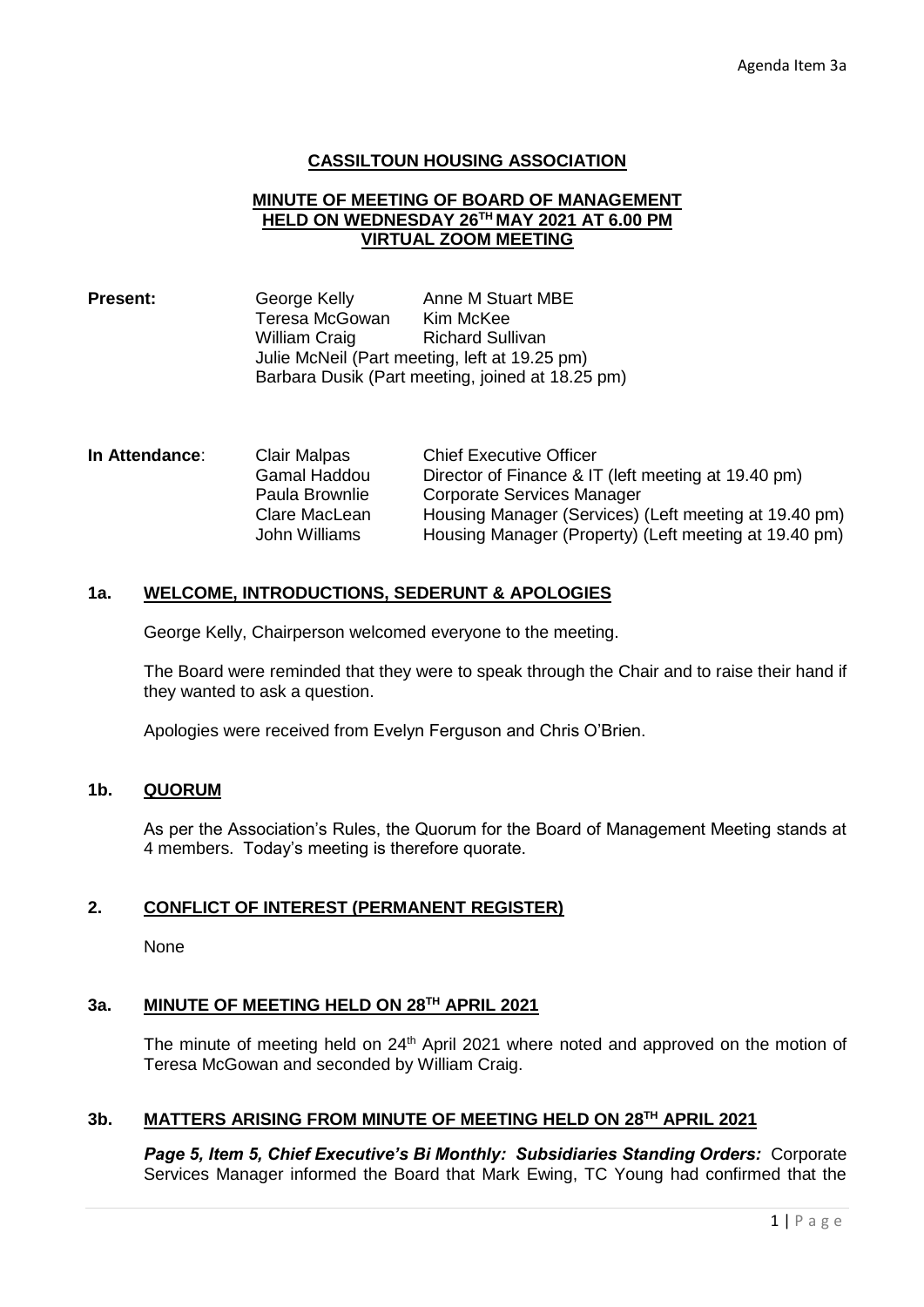Standing Orders were all in order but suggested including a paragraph relating to Entitlement, Payments and Benefits. Both Standing Orders have been updated to reflect this additional paragraph.

*Page 9, Item 9, Management Accounts:* The Chief Executive intimated that Anna Stuart MBE had asked a question in relating to Castlemilk Drive, ie £30,000 of grant funding and £19k of forecasts. The Chief Executive confirmed that after discussions with the Director of Finance & IT and the Development Consultant, it was agreed that the Castlemilk Drive HAG refund amount reported as increasing by £30k was an error in development cashflows and is now at the original £86k. The reported small increases in spend (£19k) from October dated projections was also erroneous and the project is still planned to finish on target at £9,787k. The remaining spend from April 2021 onwards is £5,525k.

*Page 13, AOCB: Grass cutting:* The Chief Executive Officer informed the Board that after the last Board Meeting, herself and the Housing Manager (Property) had carried out a walkabout of the area and had spoken to the Contractor regarding unsatisfactory work. Housing Manager (Property) will update the Board under his report, Agenda Item 5b.

# **3c. ACTION LIST FROM MINUTE OF MEETING HELD ON 28TH APRIL 2021**

Chief Executive Officer gave an update against the action list from meeting held on 28<sup>th</sup> April 2021.

|    | <b>Details</b>                                                                                                                                                                                                                                                                                       | <b>Person</b><br><b>Responsible</b> | <b>Regulatory</b><br><b>Standard</b> | <b>Status</b>                                                                    |
|----|------------------------------------------------------------------------------------------------------------------------------------------------------------------------------------------------------------------------------------------------------------------------------------------------------|-------------------------------------|--------------------------------------|----------------------------------------------------------------------------------|
| 1. | Board attendance register to<br>be updated                                                                                                                                                                                                                                                           | <b>CSM</b>                          |                                      | Completed                                                                        |
|    |                                                                                                                                                                                                                                                                                                      |                                     |                                      |                                                                                  |
| 2. | <b>Redacted as contains</b><br>sensitive information                                                                                                                                                                                                                                                 | <b>CSM</b>                          |                                      | Completed                                                                        |
|    |                                                                                                                                                                                                                                                                                                      |                                     |                                      |                                                                                  |
| 3. | <b>SHR Assurance Action Plan</b><br>- Areas highlighted in yellow<br>to be removed from the<br>Action plan as they have<br>now been completed<br>Delegated authority given to<br>CEO to update relevant<br>policies to make reference to<br>notifiable events. Delegated<br>Authority Register to be | <b>CEO</b><br>CEO/CSM<br><b>CSM</b> |                                      | Completed<br>Completed                                                           |
|    | updated                                                                                                                                                                                                                                                                                              |                                     |                                      |                                                                                  |
| 4. | <b>Information redacted as</b><br>contains commercially<br>sensitive information                                                                                                                                                                                                                     | <b>CEO</b>                          |                                      | Contract details to be<br>completed and hoping to start<br>on<br>$1st$ June 2021 |
|    |                                                                                                                                                                                                                                                                                                      |                                     |                                      |                                                                                  |
| 5. | Castlemilk Drive - £19k extra<br>costs. Laura Edwards to                                                                                                                                                                                                                                             | DoF/Dev<br>Consultant               |                                      | CEO updated Board under<br><b>Matters Arising</b>                                |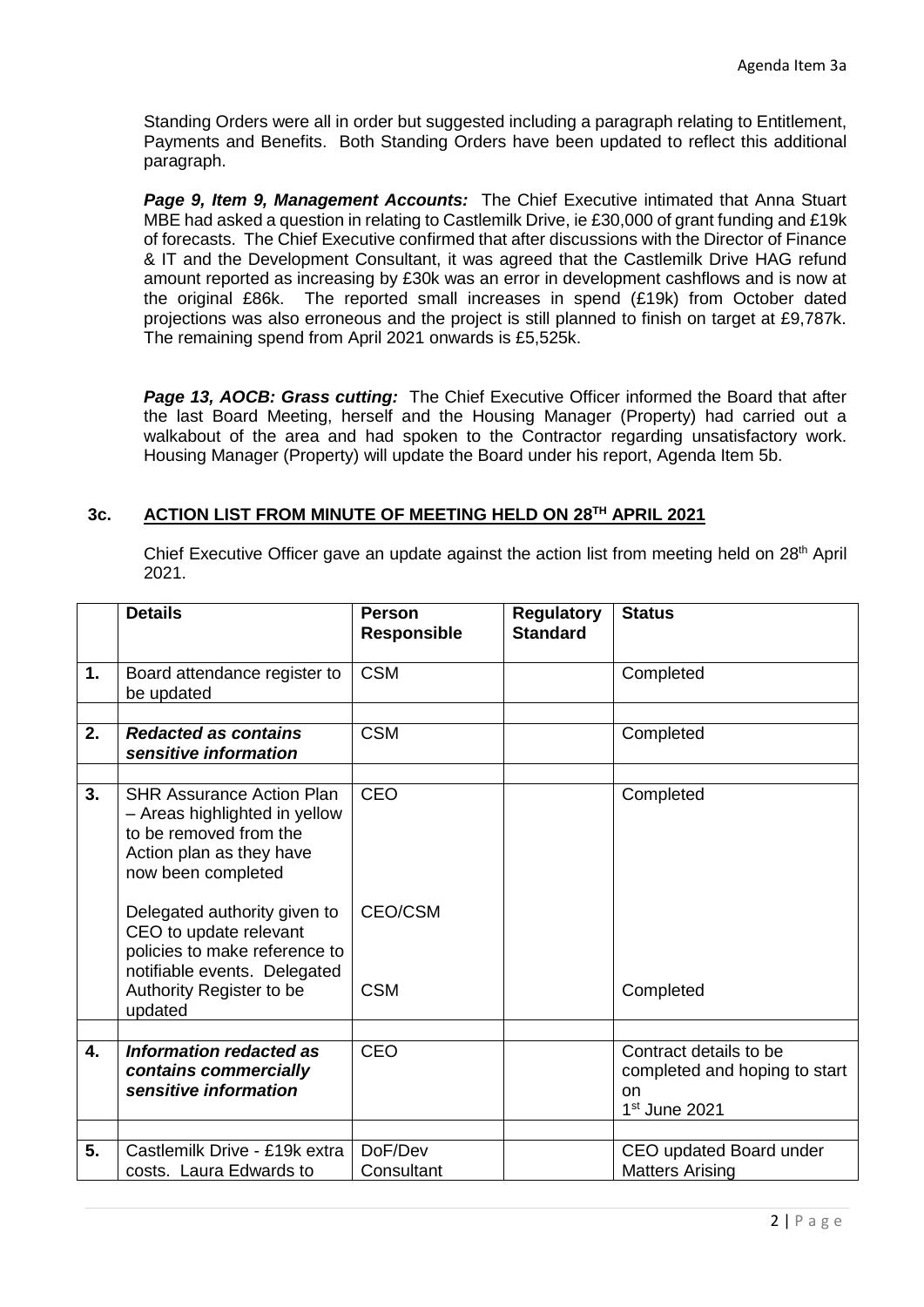|     | confirm what the extra costs                                                                                            |            |                                                               |
|-----|-------------------------------------------------------------------------------------------------------------------------|------------|---------------------------------------------------------------|
|     | area                                                                                                                    |            |                                                               |
|     |                                                                                                                         |            |                                                               |
| 6.  | Benchmarking with other<br><b>RSLs re Board Attendance</b>                                                              | <b>CSM</b> | <b>Currently investigating</b>                                |
|     |                                                                                                                         |            |                                                               |
| 7.  | Landlord Manual - Policy<br>Statement and Roles and<br>Responsibilities. CSM to<br>arrange for all board to sign<br>off | <b>CSM</b> | Currently ongoing. Some<br>board members still to sign<br>off |
|     |                                                                                                                         |            |                                                               |
| 8.  | Cassiltoun Trust $-21^{st}$ year.<br>CEO to acknowledge via<br>post on website                                          | <b>CEO</b> | Complete                                                      |
|     |                                                                                                                         |            |                                                               |
| 9.  | <b>Redacted as contains</b><br>sensitive information                                                                    | <b>CEO</b> | Complete                                                      |
|     |                                                                                                                         |            |                                                               |
| 10. | Board appraisals – CSM to<br>contact Board members to<br>arrange a date and time                                        | <b>CSM</b> | Complete                                                      |
|     |                                                                                                                         |            |                                                               |

# **4. CHAIRS REPORT**

The Chair reported.

#### **Wednesday 5th May**

Attended online workshop facilitated by SHARE and presented by Paul McNeil. The course was entitled Measuring Value for Money.

Paul highlighted that board members are responsible for ensuring that their organisation is offering VFM to tenants and residents in every department. He described the difference between the metrics that are regulated in England and Scotland.

He highlighted that a value for money culture works to get the best of every penny spent in order to enhance the lives of tenants and residents.

There were numerous slides which I am sure will be put on the SHARE website.

It would seem, that now and in the future RSL partnerships and transfers to larger organisations is looked upon as the best way to create value for money for smaller RSL's.

### **Monday 10th May**

Began a week of Board appraisals which all went very well.

# **Wednesday 13th May**

Attended the Assurance workshop where all those in attendance received assurance on the Governance Framework guidance numbers 4-7.

# **Monday 17th May**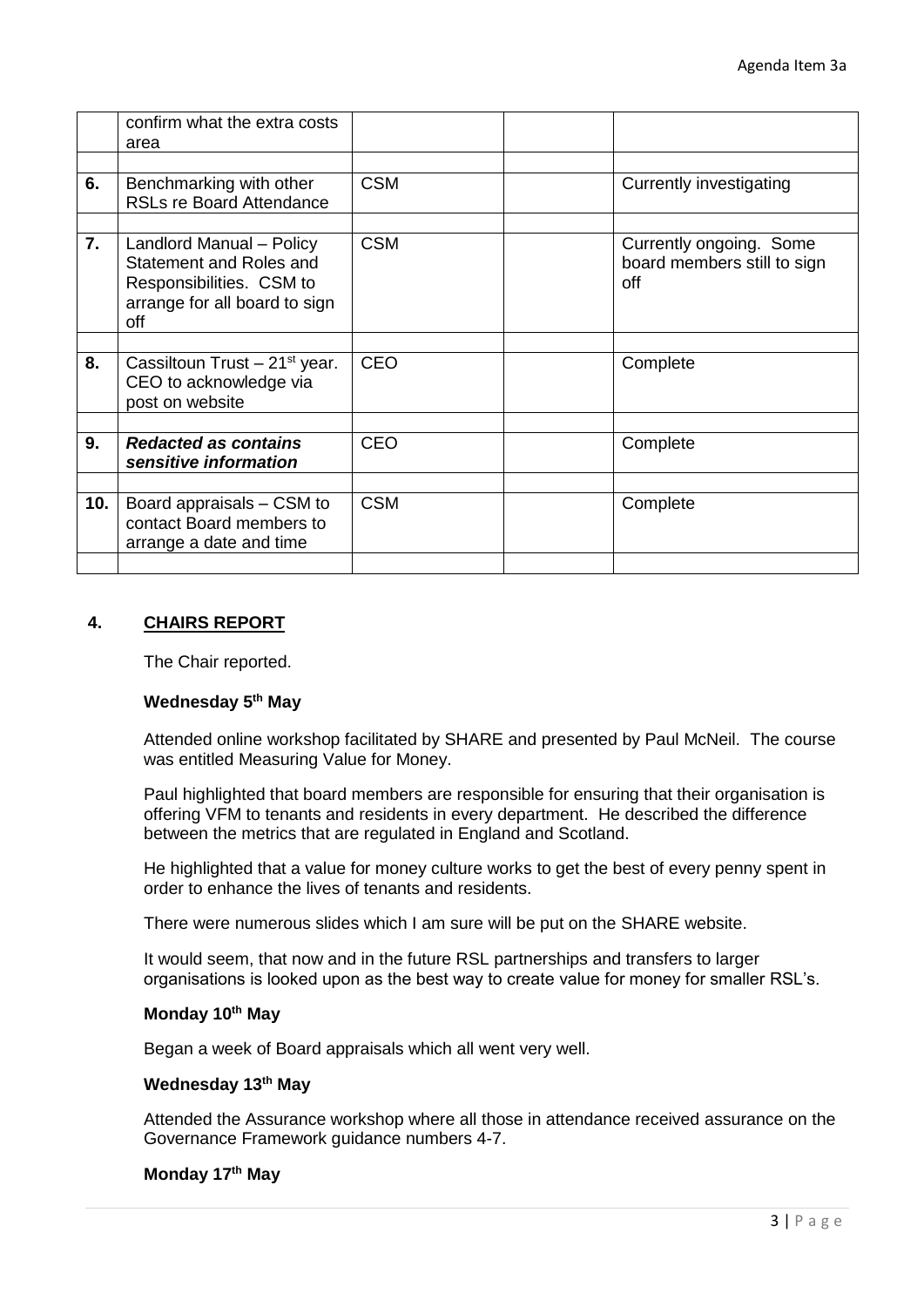Attended the Landlord Health and Safety Meeting. Housing Manager (Property) presented the Manual to the board and discussed all the headings contained within from asbestos to legionella to electricity. He also covered the ACS audit report which he will comment on in his report later.

# **Tuesday 18th May**

Attended a Board agenda meeting with Chief Executive Officer.

### **Wednesday 19th May**

Attended the Recruitment and Selection workshop facilitated by Natasha from GCVS. *Redacted as contains sensitive information.*

#### **Thursday 20th May**

Attended World of Work Governing Body Session run by EVH.

This was about how we move forward as we come out of lockdown and beyond using home working and the effects and challenges that will arise. Things that we have spoken about before like home risk assessments, cyber security, health and safety working practices, tax implications on reimbursements and allowances were raised. Employee consultation is required re changing employee contracts,

Employees expectations of time spent at home and time spent in the office will have changed. Can any job be adapted to flexible/hybrid working. We had breakout sessions where all these were discussed and the conclusion was that this will all take a long time and it will be down to individual HA's to adopt the best way forward for them.

EVH will try to collate information from the sector and put forward some general guidance on how to move forward.

# **Tuesday 25th May**

Attended the first of this year's Chairs Network Workshops facilitated by Pauline Munro at SHARE.

In attendance was Mary McCluskey, SHARE's new director and George Walker - Chair of SHR.

George Introduced himself and went on to tell us that he had served as chair for four years and that he has just been re-elected for another four-year term. He went on to explain what the SHR did during the pandemic year and he recognised the fantastic amount of work Housing Associations throughout Scotland did and are still doing for our communities through this very challenging year.

He stated that the year saw the SHR focus on supporting the COVID-19 response. He mentioned the work of the Scottish Government Resilience Group.

Going forward their focus will be on Homelessness, rent affordability, tenant and resident safety, financial health and good governance. They will continue to engage with RSL's and Local Authorities in line with SHR risk assessments.

It was a very friendly discussion with plenty of questions and answers. I asked George if the SHR would be changing their focus on Value for Money information and evidence recording. He said no plans on VFM have been discussed and that it would mean changes to the Governance Framework which was only changed a short time ago.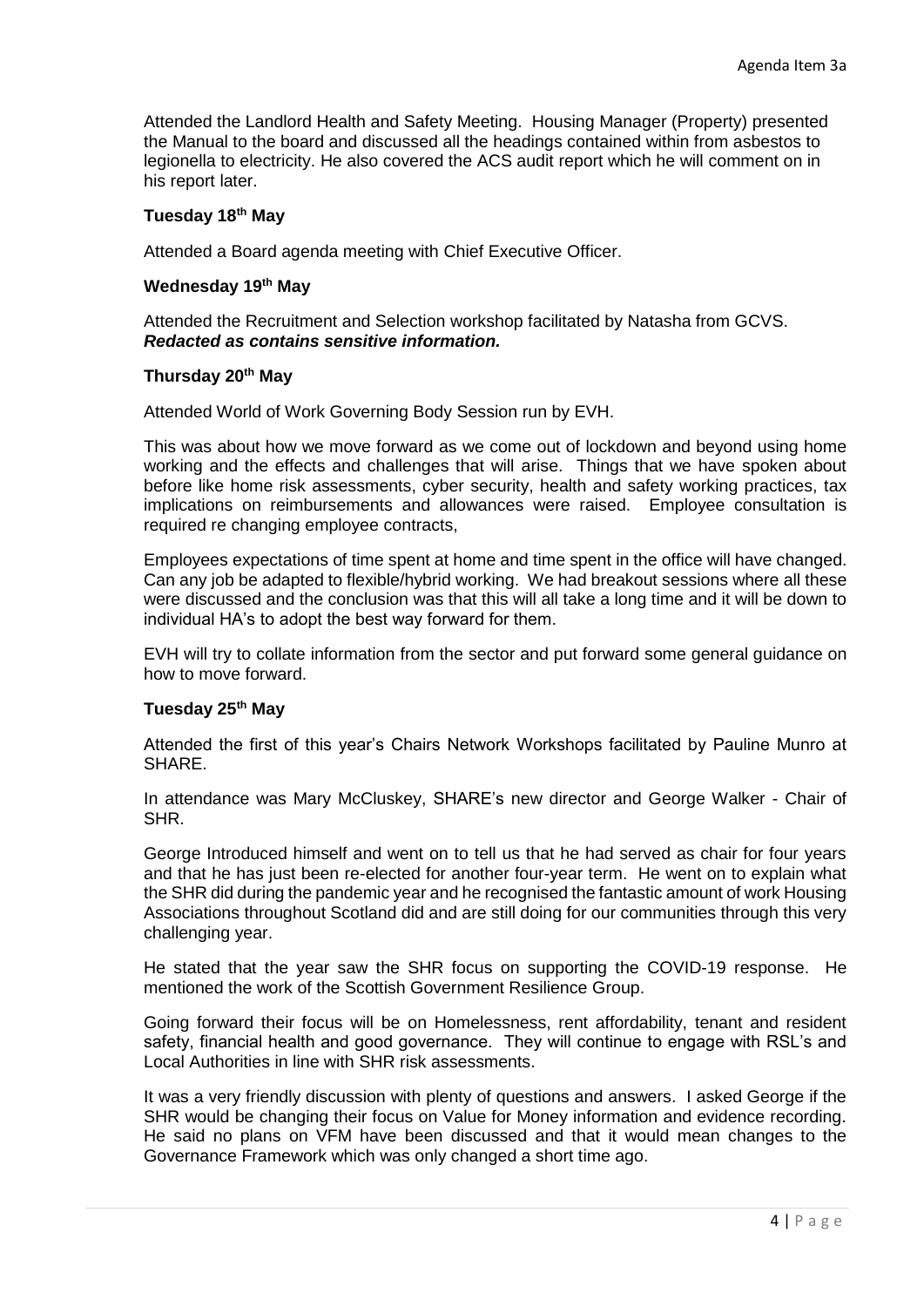In later discussions with Mary, it was agreed that for all the good work HA's have done and are still doing, there has not been any national or local stories printed or highlighted in the press or on the news. It was agreed that we need to promote ourselves out to the wider world. Mary and the staff at SHARE are going to help with this.

### **The Chair's report was noted.**

## **5. OPERATIONS BI MONTHLY REPORT**

#### **5a. Operations Service Performance**

Housing Manager (Services) presented the above report previously circulated with the agenda.

#### **Arrears for 2021/22**

Period 1 £173,110.39

Period 2 £172,934.72

The arrears are reducing slowly.

There is currently a Supported Accommodation property in which the occupants have an Occupancy Agreement. One of the tenants unfortunately passed away. Due to COVID unfortunately the person that was chosen to move into the property could not. The Housing Manager (Services) and the Chief Executive Officer met with the GCC Commissioners Office and support providers CIC and they have guaranteed that someone will move into the property by the end of the July. However, this is not a rent arrear as previously detailed in the report presented to the Board in March 2021, it is in fact a void loss as the property has not been occupied. The Board were asked to write off the void loss of £9,518.88 for the period 20/05/19 to 06/06/21.

The Chief Executive indicated that these properties are furnished, they have industrial washing machines. The rent of the property is over £1,000 every four weeks.

Anna Stuart enquired if there is any way we can recoup these monies. The Chief Executive confirmed that there is no-one liable for this loss as the property is not occupied.

Teresa McGowan enquired if anyone had signed up for the tenancy. Housing Manager (Services) intimated that someone has been identified and needs support. There is another occupant in the property and there needs to be a transition period to make sure they match. We had planned someone in February last year, but as they are a vulnerable group they went into shielding.

Teresa McGowan enquired if there is anything we can do to stop this happening again. Housing Manager (Services) confirmed that the house is normally filled within 6-8 weeks. However, due to the vulnerability of the tenant and shielding etc, this has been a one-off situation.

The Chief Executive Officer confirmed that the GCC are desperate for accommodation and asked if we had other accommodation.

Anna Stuart enquired if this information will be reported in the ARC as a large void loss. Housing Manager (Services) confirmed that we can put comments in the ARC return advising why the loss occurred and the total loss.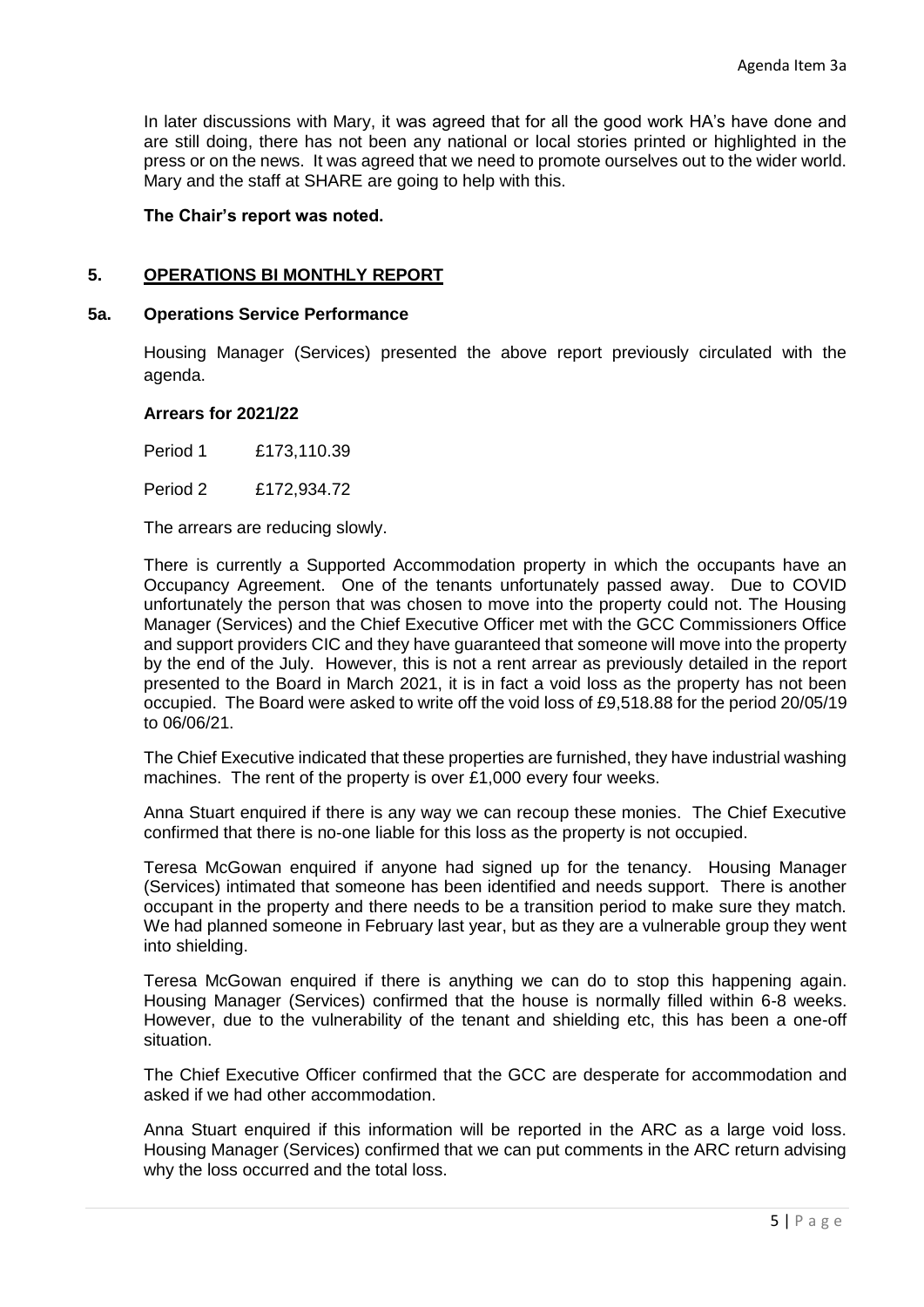Julie McNeil lost connection.

### *The Board unanimously approved to write off the void loss of £9,518.88 for the period 20/05/19 to 06/06/21.*

Teresa McGowan enquired as to Voids/Lets to Homeless cases and the figure for Section 5 referrals on page 2 as it is sitting at 36%. Housing Manager (Services) confirmed that over the year we give a minimum of 30%, it could be more. It might be that we are looking at the waiting list and transfer applicants. Teresa McGowan and the Chairperson were of the opinion that the Board agreed to give 30% of our properties to Section 5 referrals. Homeless applicants can also be on our waiting list.

Teresa McGowan suggested that anything over the 30% of lets to Section 5 referrals should be brought back to the Board for approval. Chief Executive intimated that she would discuss the issue with the Director of Operations as it could be that a property that is allocated to a waiting list applicant may also be homeless. Waiting for Board approval would not be practical as the Association would not want the property to be vacant and incur void loss. The Chief Executive also confirmed that we will provide some benchmarking on our performance of allocations to homeless over the last 5 years.

Kim McKee intimated that sometimes homeless people are on our waiting list. We should avoid the assumption that homeless people are potentially going to be problem tenants.

George Kelly intimated that the Board had received in the past figures in relation to homeless tenants sustaining their homes. Housing Manager (Services) confirmed that these figures will be presented as part of the ARC and will be highlighted in Agenda Item 7b.

The Board noted the contents of the Operations Service Performance Report.

# **18.25 pm - Barbara Dusik joined the meeting**

## **5b. TECHNICAL SERVICE PERFORMANCE**

Housing Manager (Property) presented the above report previously circulated with the agenda.

**CJS Placement:** The Association has been successful in obtaining funding for a number of Community Job Scotland placements. One of these placements is for a Repairs Assistant. Closing Date for the post is  $4<sup>th</sup>$  June 2021 and the post needs to be filled by 21<sup>st</sup> June 2021.

**Health and Safety:** An independent audit of our Landlord Health and Safety was carried out by ACS on Tuesday 2nd March 2021, this was completed virtually. The Action list from the audit was presented to the Landlord Health and Safety Committee on 17th May 2021. The Committee will meet monthly to address the action list as well as working through the assurance process to ensure we have the right measures in place to address landlord health and safety. The key areas being worked on include Asbestos and Legionella Management.

An Asbestos Management Plan will be presented as part of the next Operations Technical Report.

#### **18.34 pm – Julie McNeil re-joined the meeting.**

**Major Repairs:** The lockdown had huge implications on our major repairs programme. There are budget implications as we have been unable to fulfil which need to roll into this financial year. Continuation of the planned work requires 9 sets of windows and 43 doors to be moved into 2021/2022 investment plan. The total roll over cost will be £75,000 including VAT & fees.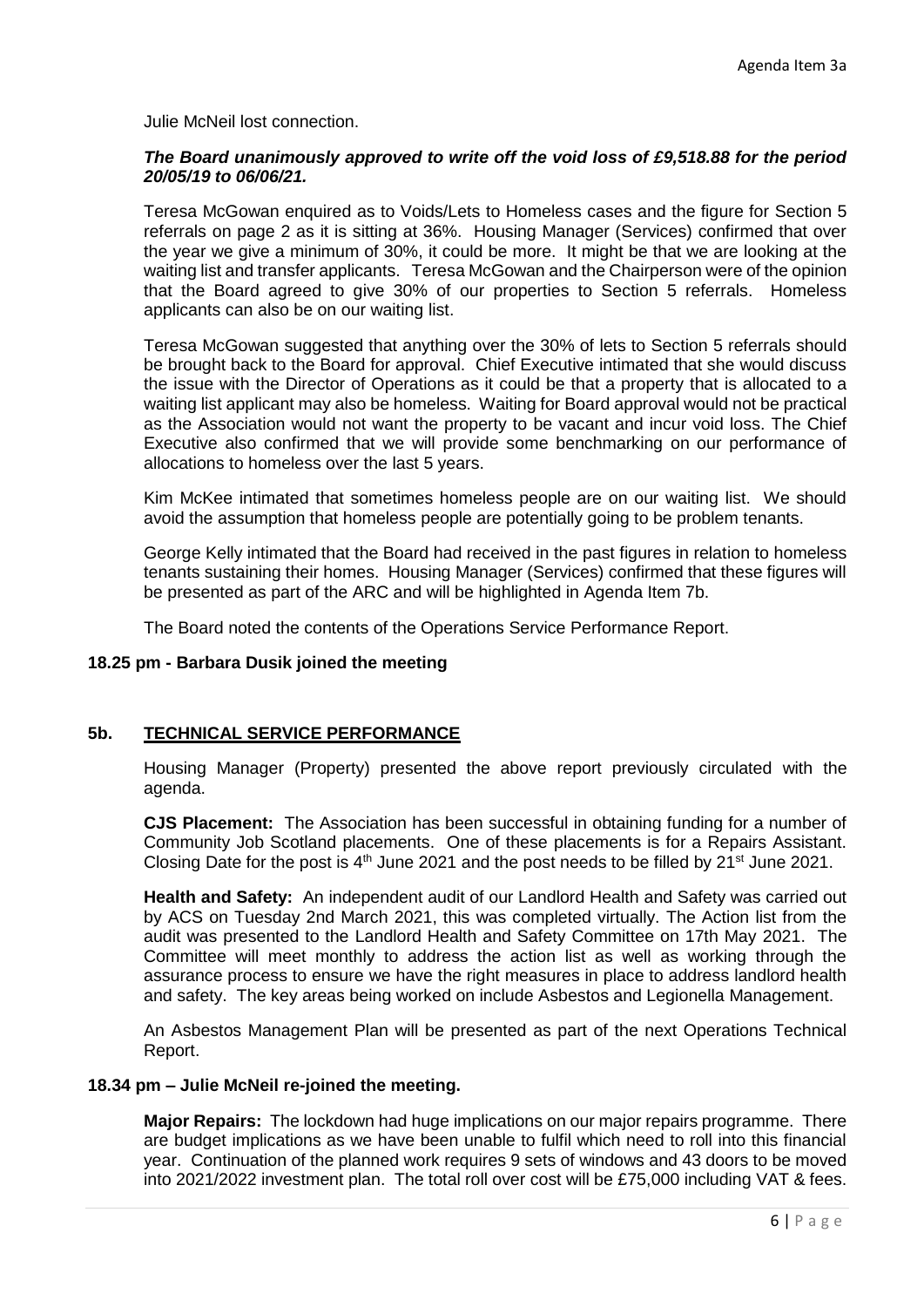Teresa McGowan intimated that a tenant had told her that window installations will be commencing in Ballantay Road in August. Housing Manager (Property) confirmed that there is nothing set in place as yet and he will liaise with the staff team.

The Kitchen and full house rewire program due for completing within 2020/21 did not commence due to Covid-19 and has been scheduled in for the current financial Year. These works have been budgeted for within the current years forecasts and have been provisionally programmed in to be complete in August 2021.

There is a £50,000 budget allocated to conclude the smoke detector programme. The Association is on track to conclude this programme by February 2022. We met with City Technical and they hope to restart the programme and it is hoped to be concluded by February 2022.

**Cyclical Maintenance:** We are trying to get our contractors to start electrical and guttering programmes as soon as possible.

As part of the ARC Return there were 23 properties that did not receive their gas service. This was due to COVID related issues. Commentary will also be included in the ARC.

### *Redacted as contains sensitive information.*

**Future Performance Reporting:** In order to strengthen our monitoring, forecasting and expenditure controls within each of the key areas of Major Repairs, Reactive, Cyclical and Estate maintenance, a review of how this information is presented has been carried out. The Board approved the template for future performance reporting.

#### *Redacted as contains sensitive information.*

**The Board noted the contents of the Technical Service Performance Report.**

## **5c. FACTORING PERFORMANCE**

Housing Manager (Property) presented the above report previously circulated with the agenda.

The Board are asked to approve the following Factoring Policy Update surrounding roles and responsibilities:

"Overall responsibility for delivering Factoring Services will be led by the Director of Operations. The Housing Manager – Property will carry out day to day management functions of the Factoring service and will be supported by the Customer Service Assistant – Technical"

The Board were also are asked to approve the Debt Recovery procedures

### *After discussion, the Board unanimously approved the update to the Factoring Policy and the Debit Recovery procedures.*

Factoring owner arrears at period 2 stands £37,278.58. Our target is £40,000.

The Board noted the contents of the Factoring Performance Report.

## **5d. COURT ACTIONS**

Housing Manager (Services) presented the above report previously circulated with the agenda.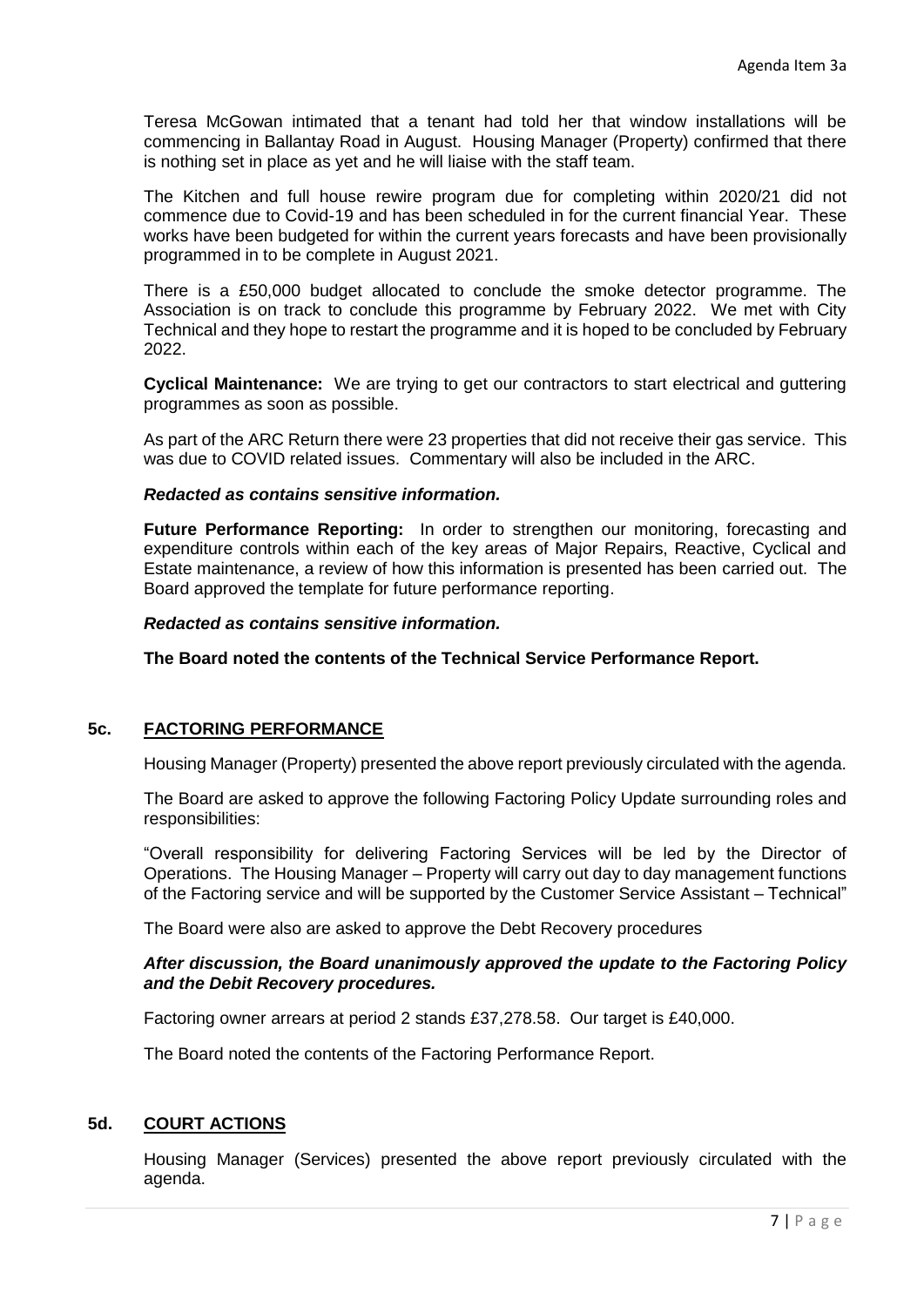There are five cases in total, 3 are for rent arrears and two for anti-social issues.

Teresa McGowan enquired if we are unable to recoup any of the £3137.46. Housing Manager (Services) confirmed that they will explore all options to try and recoup these monies.

*After discussion, the Board unanimously approved with the continuation of the necessary action for those who have breached their tenancy agreement, including court action up to and including decree for eviction for recovery or possession, debt outstanding and expenses which if granted will result in the repossession of the property.*

#### **5e. EQUALITY AND DIVERSITY REPORT**

Housing Manager (Services) presented the above report previously circulated with the agenda.

We have implemented a new Equal Opportunities form which was produced by ACAS.

The Chairperson intimated that the figure of 812 of non-return of the form is quite high. Housing Manager (Services) confirmed that this is in relation to the waiting list.

The Board noted the contents of the Equality and Diversity Report.

**Arrear Write-off:** The Housing Services Manager intimated that at the Board meeting held on 25<sup>th</sup> November 2020, the Board approved to write off £22,493.32 of former tenant arrears. However, in the validation process of the ARC is became apparent that there was anomaly with this write off. The figure should have been £22,493.32 and not £22,483.32. *The Board noted and approved this figure.*

#### **6. BUSINESS CONTINUITY PLAN**

The Chief Executive Officer presented the above document previously circulated with the agenda.

The Business Continuity Plan was due to be updated prior to COVID and it was also raised as part of the Internal Audit programme.

The Chief Executive intimated that she had looked at other Housing Association's plans as well as benchmarking certain areas with others.

The Business Continuity Plan's objective is to ensure control is established at a senior level within the Association at the critical early stages of a disaster situation and to provide the recovery teams with a detailed list of actions to cover the initial period following disaster. Its purpose is to prepare for, provide and maintain controls and capabilities for managing the organisation's overall ability to continue to operate during disruptions.

The process being used within the organisation is based on the BCM models outlined in ISO 22301:2019 Business continuity management.

Cassiltoun Group uses this process for analysing business impacts to identify critical deliverables, evaluate priorities and assess risks to service delivery.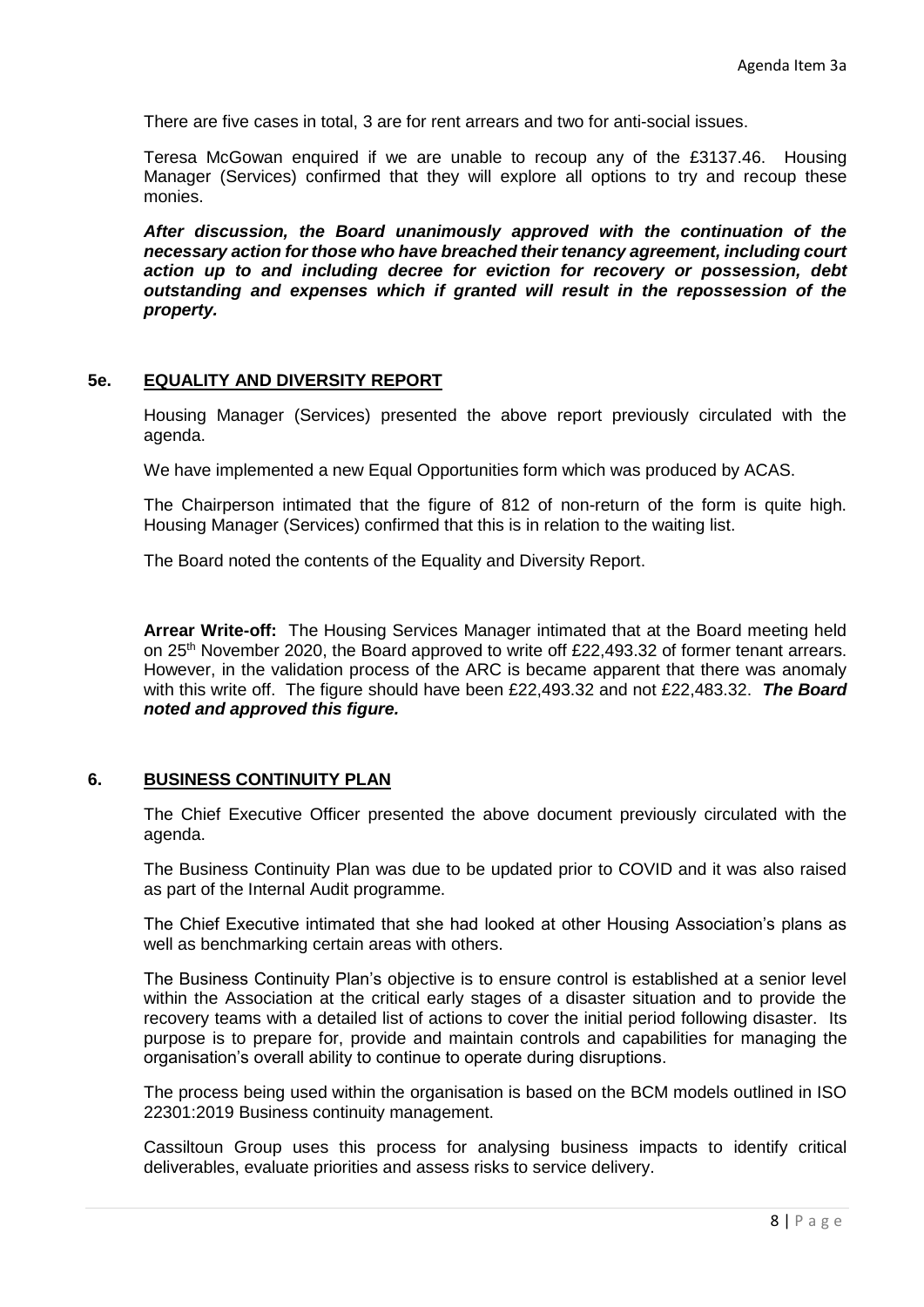The process:

- identifies the activities that support the provision of services;
- assesses the impacts over time resulting from the disruption of these activities;
- identifies the timeframe within which the impacts of not resuming activities would become unacceptable to the organisation;
- uses this analysis to identify prioritized activities
- determines any interdependencies/dependencies including partners and suppliers

This process identified 5 key risk areas

|                         | <b>Threat</b>                                                          | Implication for 'Business as Usual'                            |
|-------------------------|------------------------------------------------------------------------|----------------------------------------------------------------|
| $\overline{\mathbf{1}}$ | <b>Severe Weather/Pandemic</b>                                         | Availability of staff/contractors/Board, service interruptions |
| $\overline{2}$          | office/Nursery<br>Loss of<br>facilities                                | <b>Evacuation and service disruption</b>                       |
| $\overline{3}$          | residential<br>of<br><b>Loss</b><br>premises due to fire (or<br>other) | <b>Evacuation and rehousing tenants</b>                        |
| $\overline{\mathbf{4}}$ | <b>Critical</b><br>0f<br>Loss<br><b>Infrastructure</b>                 | Power cuts/IT failure                                          |
| $5\phantom{.0}$         | <b>Contractor</b><br><b>business</b><br>failure                        | Unable to deliver repairs and maintenance                      |

This will be rolled out to staff and training will also take place. It will also form part of the induction process.

The Association will carry out annual tests on aspects of the Plan to allow staff to pick up and assess what has to be done. This will identify strengths and weaknesses of the Plan.

The Board are responsible to ensure we are compliant with Business Continuity Procedures. Any scheduled Board or Sub-Committee meetings due to be held in the first week following a disaster may be postponed.

A full and separate report will be submitted to the next available, or an emergency (if necessary) Governing Board meeting.

The Business Continuity Management Team are the SMT and Housing Managers.

The Plan includes Action Plans against each of the 5 key risk areas.

The Chairperson intimated that the Plan was very robust and thorough.

Richard Sullivan enquired if there were any risks identified if there were any financial implications that we have not prepared for. The Chief Executive intimated that insurance covers any fire in the stock. We also looked at not being able to collect rent, we can collect monies via the chip and pin system when staff are working from home. The Director of Finance & IT intimated that we outsource a lot of income collection, ie Allpay system, Universal Credit and Housing Benefit. The stock is insured for fire and an aircraft crashing into them. We don't have terrorism covered in our insurance. The Chairperson enquired if the insurance company does not cover for this peril. The Director of Finance & IT intimated that he could ask the insurance company to cover this area under the Board's instruction. The Board agreed that this would be a remote risk.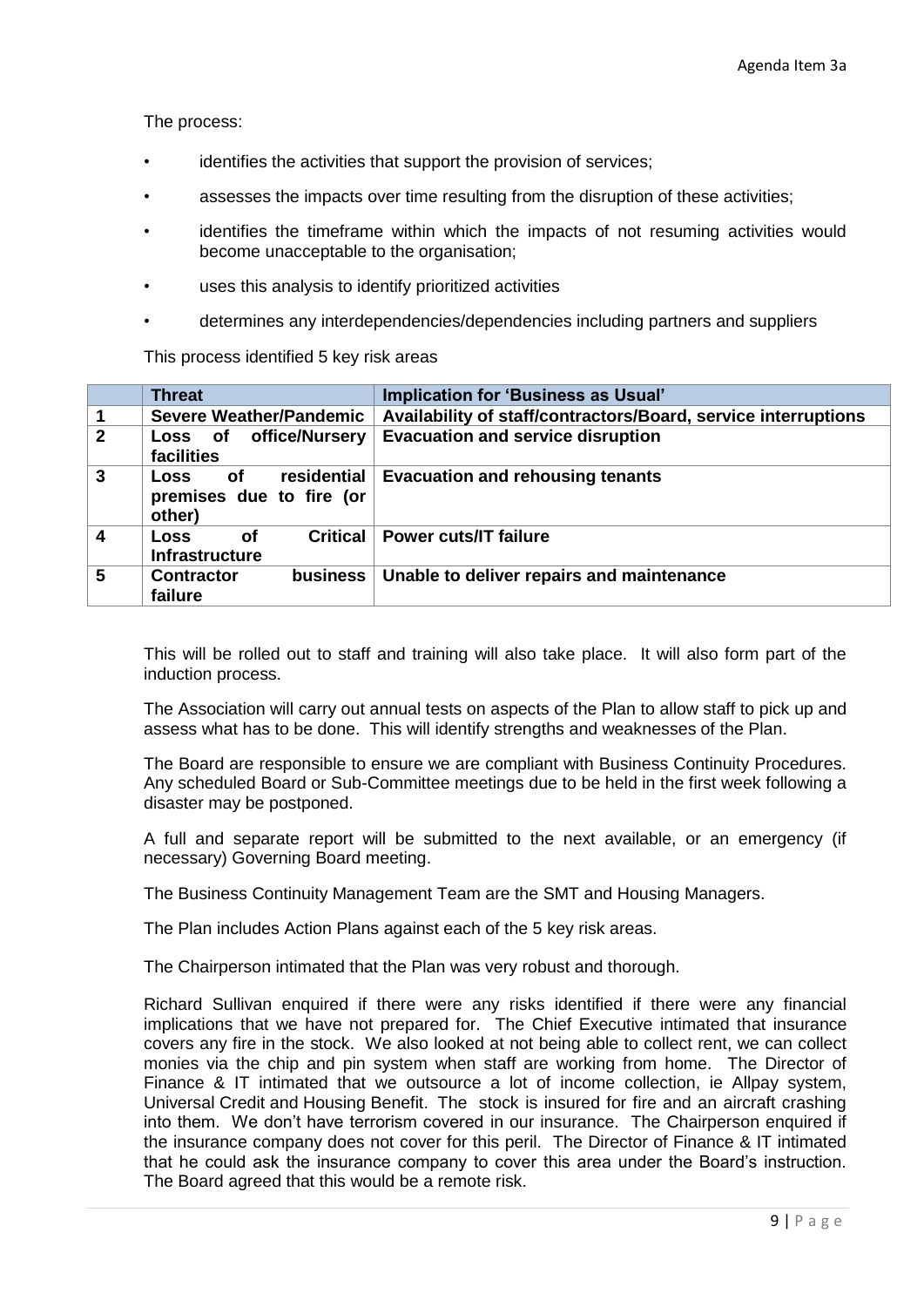### *After discussion, the Board unanimously approved the Business Continuity Plan.*

### **7a. ARC 2020/21 – VERTIFICATION REPORT**

The Housing Manager (Property) presented the above report previously circulated with the report.

Christine Dugan, Consultant carried out a virtual verification ARC audit and worked with the Housing Manager (Services), Housing Manager (Property). Senior Housing Officer and Senior Technical Assistant.

Christine audited 23 indicators

13 indicators (54.2%) were validated, with some minor enhancements to reporting identified.

10 indicators (41.7%) were assessed as on line for validation, these required elements of rework to enable validation. Some of these indicators were re-worked at the time of validation, others require further re-working. Once the data in the ARC is updated these indicators should be validateable.

1 indicator remains partially validated (4.1%)

Indicator 8 – Emergency repairs. Issues were identified with the recording of completion times. The Association will investigate and revise data accordingly.

The Association are looking at changing as to when Christine Dugan will come in next year. This will allow for preparation work on the ARC to commence earlier than usual.

She pointed out a few recommendations that she had highlighted last year.

An action plan will be drafted up with this year's recommendations and the Board will be kept up to date against each point.

In summary she has identified SHQS and EESSH as areas that we need to look at. As previously reported, workshops will be set up with the Board to take them through these areas.

The Chairperson enquired if these areas will be addressed before submitting the ARC. Housing Managers both confirmed that they had made the required changes as per Christine's recommendations and the ARC submission has respectively been updated.

Kim McKee confirmed that Christine was very thorough and welcomed the Data Dictionaries that she had produced.

The Board noted the contents of the ARC Verification Report produced by Christine Dugan, Consultant.

#### **7b. ARC 2020/21 – SUMMARY**

Housing Managers (Property & Services) presented the ARC findings via a powerpoint presentation.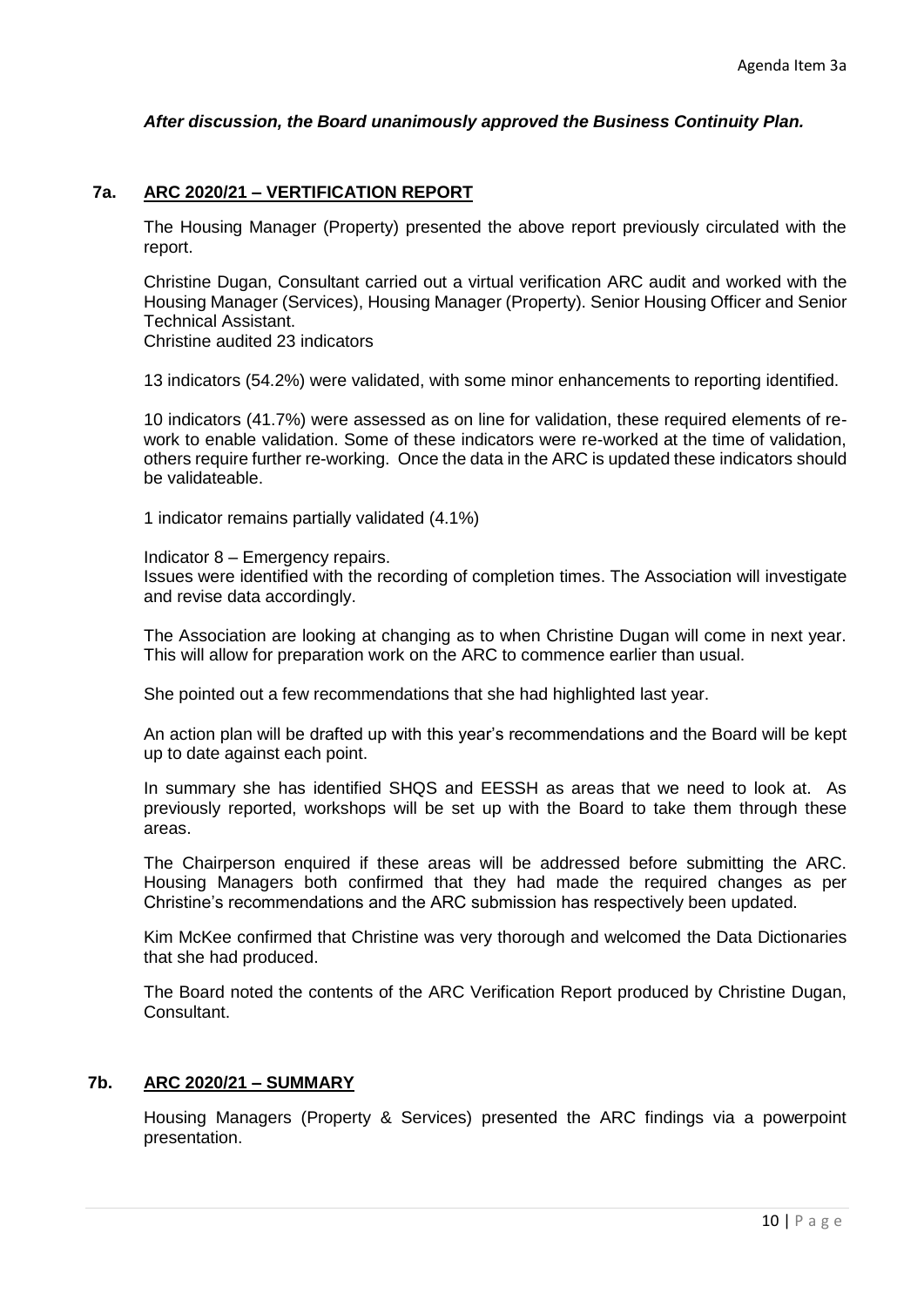In order to provide the Board with assurance that the performance information is correct, the Board had received Christine Dugan's report from the areas that she interrogated and verified from the evidence that we had produced.

## **19.25 pm – Julie McNeil left the meeting**

Teresa McGowan enquired as to the factored owners fee of £97.32. Was this a quarterly or monthly fee. Housing Manager (Property) confirmed that this was the quarterly management fee. Teresa McGowan enquired if there was any connection with this figure and the factored owners being unsatisfied. Do they feel they are not getting value for money? Housing Manager (Property) confirmed that this is something that we need to address with the factored owners and we would hope with the new Technical Assistant being in post that factored owner's satisfaction would increase.

Kim McKee intimated that workshops with the Board on EESSH2 is an excellent idea as it will financially impact on the sector especially when there is a downward pressure on rents from the Government. There will always been something that the Association needs to take into account when business planning. The Chairperson confirmed that there is talk in the sector that the Government should be offering funding for this type of work. The Chief Executive also confirmed that we need to look at how the property type suits these new forms.

#### *After discussion, the Board noted the findings from the ARC Return and unanimously noted and approved the ARC Return to the SHR.*

The CEO will authorise the online submission of the ARC Return on behalf of the Association.

### **8a. AZETS ENGAGEMENT LETTERS**

The Director of Finance & IT presented the Engagement Letters from Azets previously circulated with the agenda. These are for information as the letters have been signed by Evelyn Ferguson, Secretary.

The Director of Finance/IT informed the Board the letters are standard engagement letters addressed to the Board of Management and is part of the requirements needed for the audit. One is for the standard audit process and the second one is for other services. In addition, we have an audit planning letter that covers the Cassiltoun Group.

The Board noted the three engagement letters with Azets.

#### **8b. SHR FINANCIAL RETURNS – LOAN PORTFOLIO**

The Director of Finance & It intimated that he had correspondence from the SHR about three weeks ago. The Loan Portfolio return was delayed as the Regulator is having problems with its software. The Association was not able to include the CAF drawdown in March and this needs to be included in the Return.

The Board noted the update.

# **8c. BOARD FINANCE TRAINING**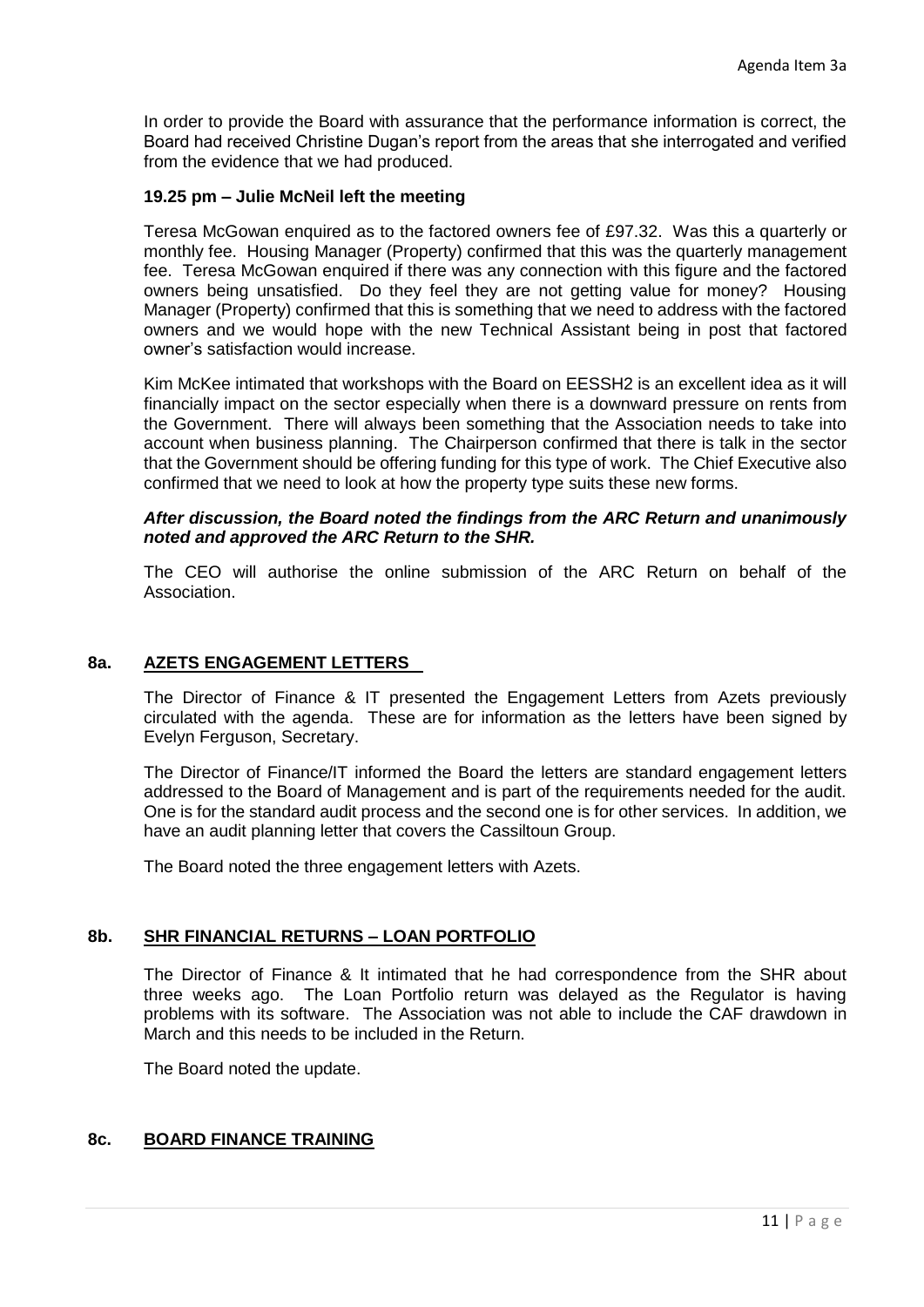The Director of Finance & IT presented the above report previously circulated with the agenda.

The report identified 12 areas of finance training that the Board may be interested in receiving training on.

After discussion, the Corporate Services Manager will circulate the training to board members and will contact them to ascertain their four areas of preference and as to whether the training should be done externally or internally. This should be completed by Friday  $4<sup>th</sup>$ June 2021.

# **9. PROCUREMENT PLANS**

### **9a. GAS CONTRACT**

Housing Manager (Property) presented the above report previously circulated with the agenda.

*After discussion, the Board unanimously agreed to the procurement of a contractor to undertake gas maintenance. The Board also unanimously approved the milestones contained within Appendix 1 of the report.*

The Board unanimously approved to give delegated authority to the Director of *Operations to:-*

- *• carry out the shortlisting of firms following on from the pre-qualification stage*
- *• agree the format and weighting of second stage quality assessment*
- *• establish appropriate community benefit requirements for the project*

## **9b. CYCLE FUND**

Housing Manager (Property) presented the above report previously circulated with the agenda.

The Association previously sought grant funding from the 'Social Housing Fund for Improved Walking and Cycling Facilities' and were offered a grant of £50,000.00 including VAT.

The project proposal aims to support an increase in walking/ cycling by addressing the issues, which include: cycle parking/ storage; security; access; lack of seating and signage.

Due to COVID we were unable to progress with the funding received. We aim to procure a contractor to establish rates that can be done in backcourts as well as installing cycle racks etc. Once received we will work through the list of rates to maximum the benefits of the backcourts and improve the cycling network in the area.

The Chief Executive intimated that this funding will be relevant to factored owners' backcourts as well as tenants.

Teresa McGowan commented that she feels that bike sheds will not be used by tenants. The Chief Executive intimated that the funding is not for bike sheds but more a place to secure your bike. The purpose of the fund is to improve cycling.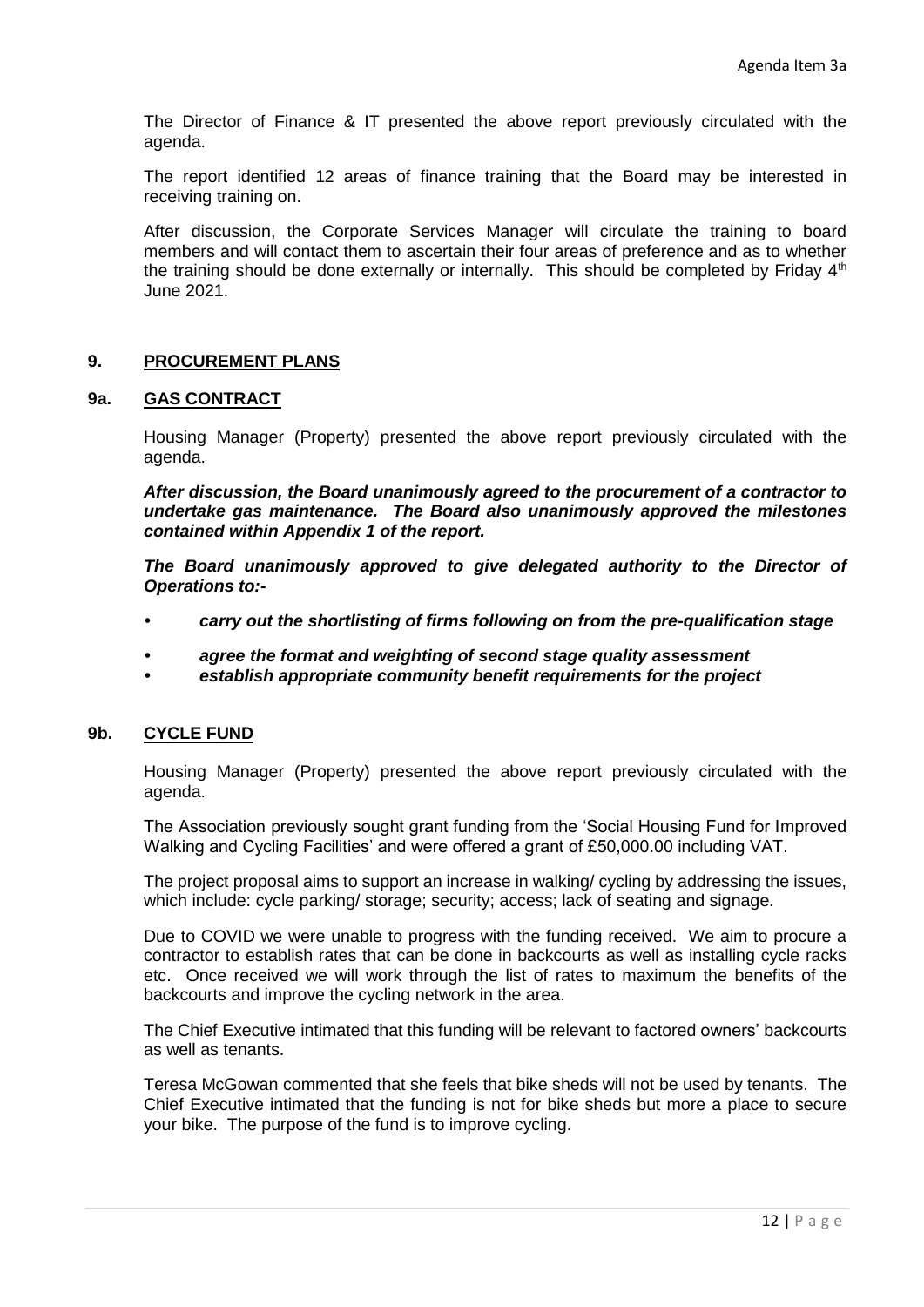### *After discussion, the Board unanimously approved to procure a contractor to fulfil the terms of the funding from the Social Housing Fund for Improved Walking and Cycling Facilities.*

The Housing Manager (Property) confirmed that the Board will be regularly updated on any progress made with regards to this project.

## **19.40 pm – Housing Managers and Director of Finance & IT left the meeting.**

### **10. GROUP CODE OF CONDUCT FOR GOVERING BOARD MEMBERS**

The Corporate Services Manager presented the above policy previously circulated with the agenda. The policy has been revised by the SFHA and approved by the Scottish Housing Regulator.

*After discussion, the Board unanimously approved the revised Group Code of Conduct for Governing Board Members.*

## **11. ENTITLEMENT, BENEFIT AND PAYMENTS**

The Corporate Services Manager presented the above policy previously circulated with the agenda. The policy has been revised by the SFHA and approved by the Scottish Housing Regulator.

### *After discussion, the Board unanimously approved the revised Entitlement, Benefit and Payments Policy.*

The Corporate Services Manager reminded the Board that Stuart Eglinton, Consultant will carry out training on both policies at the board training session on  $8<sup>th</sup>$  June 2021.

We will also be drafting a Donation Policy which will come to the Board for approval at a future meeting.

# **12. GDPR/FOI**

Nothing to report.

RGDP provide Data Protection Services to the Association. There has been a change in personnel and the role is now undertaken by Claire Berkley.

## **13. CORRESPONDENCE**

**Letter from SPSO:** The letter identifies the pressure on public services due to COVID and as a result the SPSO have received a lot of complaints about organisations not getting back to individuals in terms of complaints being raised. The SPSO reminded organisations that they must comply with the timescales set out in their guidance. The Chief Executive confirmed that the Association complies with the timescales set by the SPSO.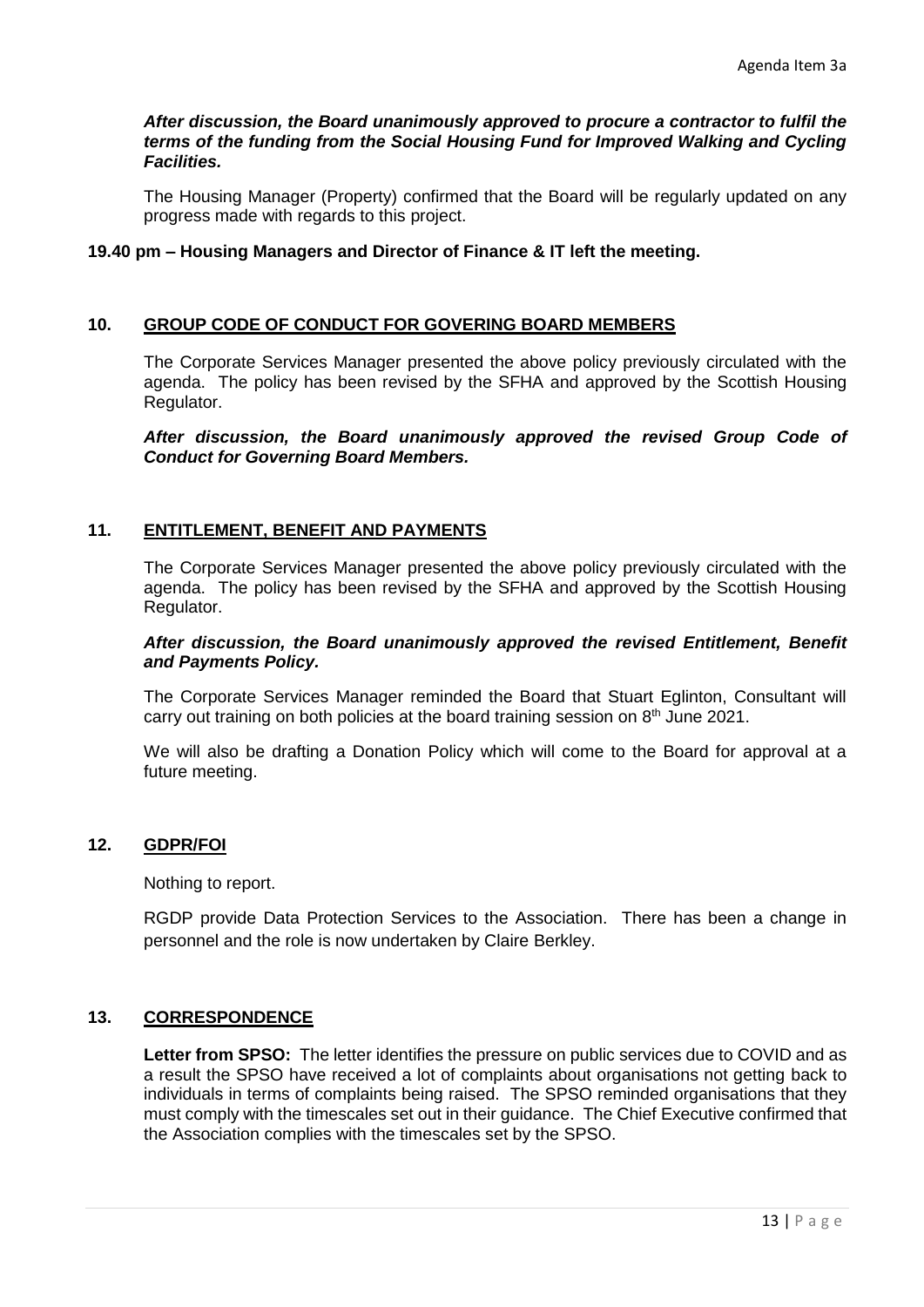**The Association received the Scottish Housing Association Walking Champion Award:**  Our local MP put it in as an early day motion in Parliament.

**Email from a new tenant:** The email thanked the Association for all their support and assistance in moving into her new home.

## **14a. NEW MEMBERSHIP APPLICATIONS**

None

## **14b. SHARE REGISTER**

The Corporate Services Manager presented the above report previously circulated with the agenda.

In accordance with the Association's Rules, Section 11, Ending Membership, if Committee are satisfied that "you have failed to attend five annual general meetings in a row and you did not submit apologies", we will end your membership and cancel your share.

*The Board unanimously approved to write to those members who have not complied with Section 11 of the Association's Rules to inform them of the decision to end their membership. The members will be removed from the share register.*

### **15. USE OF SEAL**

None

## **16. ENTITLEMENTS, PAYMENTS & BENEFITS REGISTER**

None

## **17. NOTIFIABLE EVENTS**

The Chief Executive informed the Board that there is one notifiable event at present: -

- 1. Ongoing operational issues regarding COVID which the SHR have indicated that they would wish to remain live.
- 2. Private and Confidential matter

## **18. SUBSIDIARY & SUB-COMMITTEE DECISIONS & MINUTES MADE BETWEEN 29 TH APRIL 2021 – 26TH MAY 2021**

The Health & Safety Committee and Health and Safety Landlord met on 17<sup>th</sup> May 2021 and details we covered in the Technical Services Report, Agenda Item 5b.

## **19. HEALTH & SAFETY/HWL**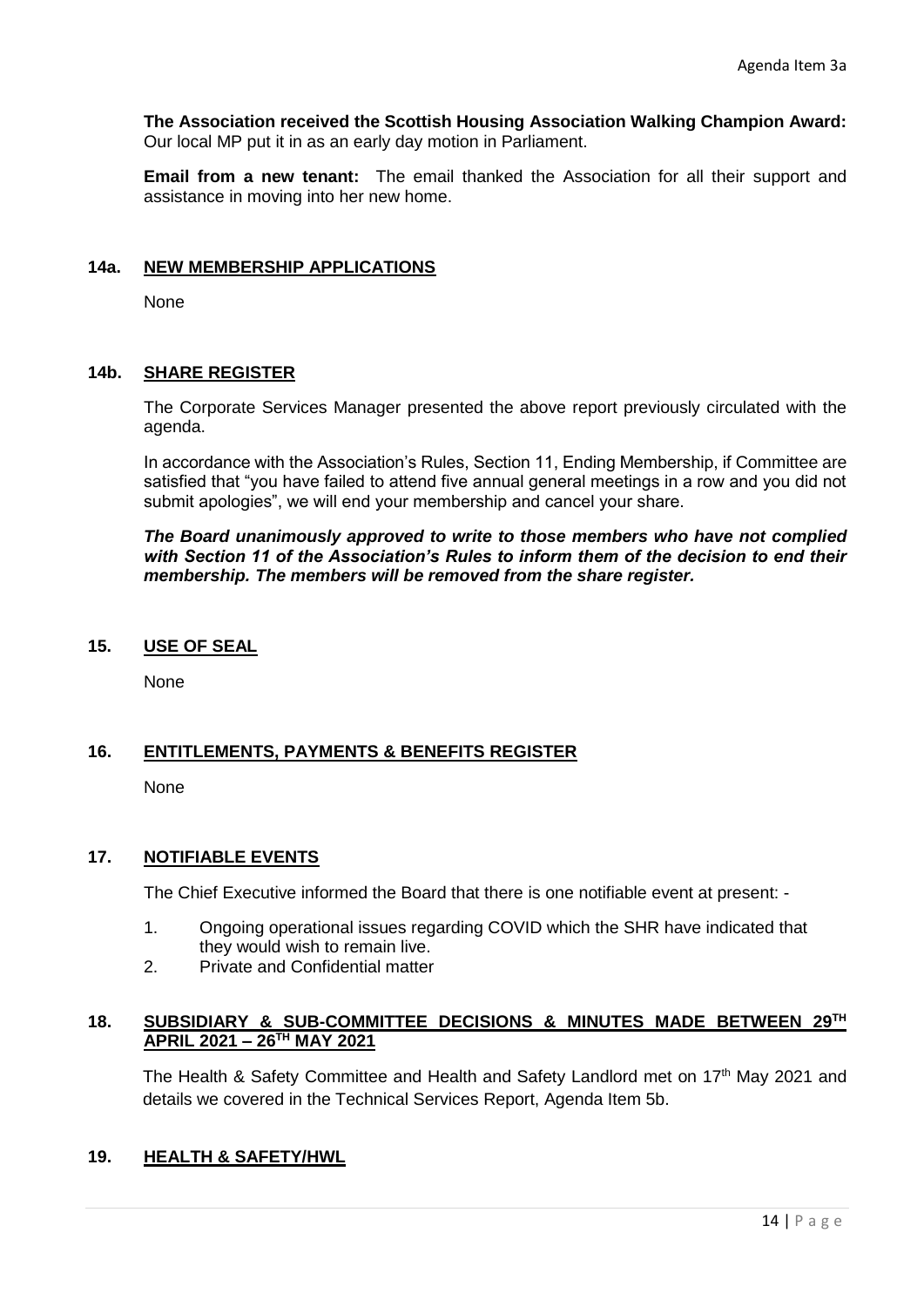### **H&S:** No accidents recorded

**HWL**: Staff are participating in Mental Health and Wellbeing training via SAMH and ACAS. Our staff have also participated in on line Stress training last year.

## **20. AOCB**

20a. **Annual General Meeting:** The Chief Executive Officer reminded the Board that the next Annual General Meeting is set for August 2021. As the Board are aware, current COVID restrictions do not allow in-person AGM. The Chief Executive Officer sought the Board's approval to move the AGM to Saturday 11th September 2021 and that we should plan for a virtual AGM with the option for a hybrid delivery if COVID rules permit/IT resources are in place.

### *The Board unanimously approved to move the AGM to Saturday 11th September 2021 and to plan to hold it virtually.*

**Chairperson's Appraisal:** As the Board are aware, they have been carrying out a 360 Appraisal of the Chairperson as part of their appraisal. This information has been collated and will be passed to the Chief Executive Officer. The Chief Executive Officer will meet with the Chairperson and an action plan drawn up from any points raised. Details will be reported back to the Board at their next Board Meeting.

### **Entitlement Payment and Benefits:** *item redacted as contains sensitive information.*

The Board noted the above details.

**Landlord H&S Audit:** As the Board are aware, Landlord H&S is a hot topic with the Scottish Housing Regulator as we have seen in recent engagement plans.

The Chief Executive Officer intimated that she has been working with other Chief Executive's in the sector regarding Landlord H&S who had undertaken governance reviews and it had been flagged up that there had been gaps in their Landlord H&S audits. We are looking to procure an organisation for three years plus 2 to do a thorough and robust audit of compliance against H&S measures.

We will demonstrate VfM through a joint procurement exercise and 'lessons learnt' approach

The organisation will provide the following services:

- Ad hoc advice on landlord health and safety issues
- Advice on appropriate training/qualifications on landlord health and safety
- Regular briefings on legal/regulatory/HSE changes and good practice that would have implications for the commissioning Associations
- Assist the commissioning Associations with relevant policy reviews
- Auditing one area of landlord health and safety per association per year
- Follow up audit to check management actions 1 year on from future audits thereafter

#### *After discussion, the Board unanimously approved to procure an organisation along with other Housing Association's to carry out a robust audit of our compliance against H&S.*

#### **8.00 pm Standing Orders**

#### **8.01 pm Chief Executive Officer and Corporate Services Manager left the meeting.**